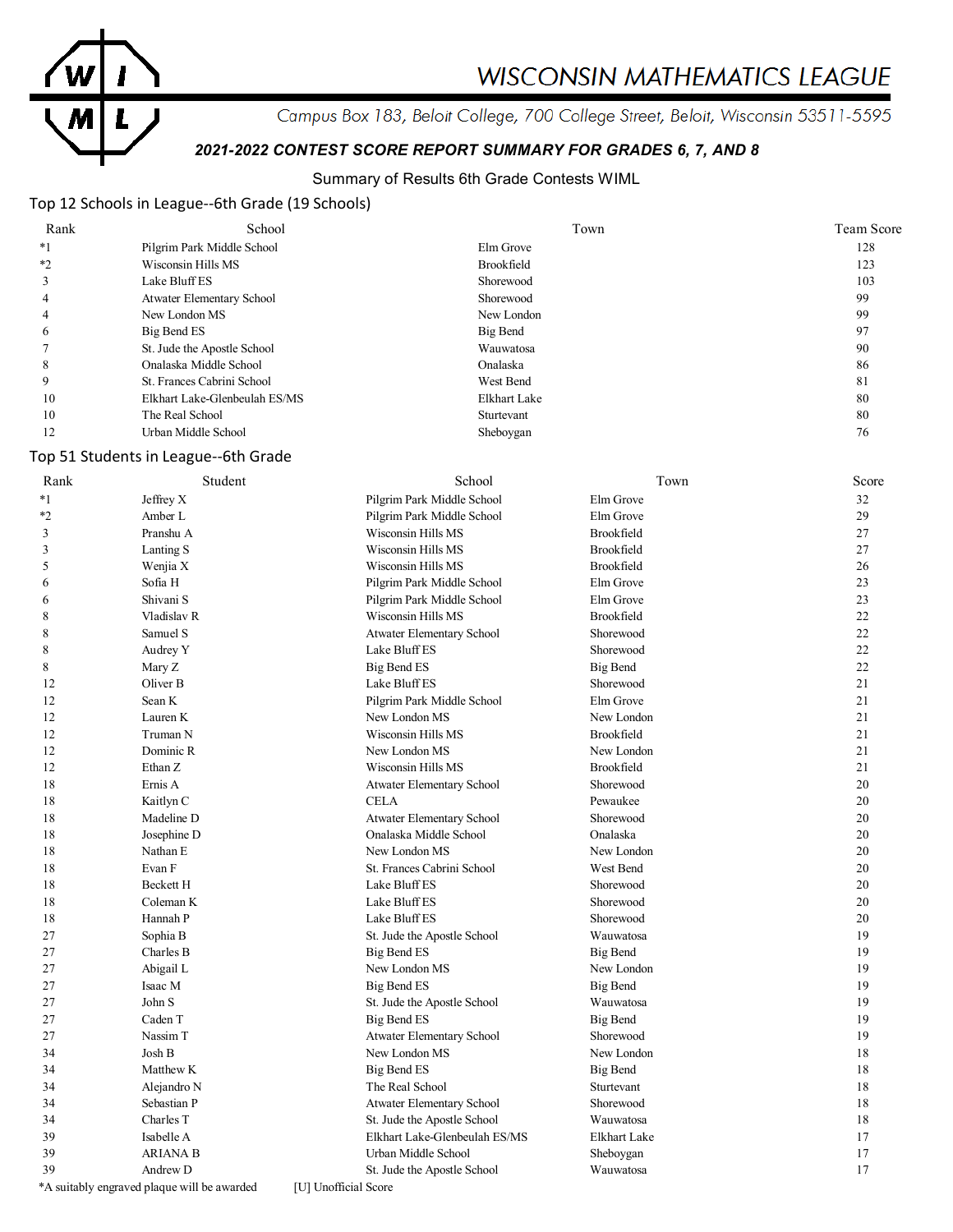|    | Summary of Results 6th Grade Contests WIML |                               |              |    |
|----|--------------------------------------------|-------------------------------|--------------|----|
| 39 | Charles D                                  | St. Frances Cabrini School    | West Bend    | 17 |
| 39 | Davyn H                                    | Elkhart Lake-Glenbeulah ES/MS | Elkhart Lake | 17 |
| 39 | Grant H                                    | Onalaska Middle School        | Onalaska     | 17 |
| 39 | Jillian K                                  | New London MS                 | New London   | 17 |
| 39 | RJ M                                       | New London MS                 | New London   | 17 |
| 39 | Anikka M                                   | New London MS                 | New London   | 17 |
| 39 | Eli R                                      | The Real School               | Sturtevant   | 17 |
| 39 | Matthew R                                  | St. Jude the Apostle School   | Wauwatosa    | 17 |
| 39 | Guillermo R                                | New London MS                 | New London   | 17 |
| 39 | Mason Z                                    | Onalaska Middle School        | Onalaska     | 17 |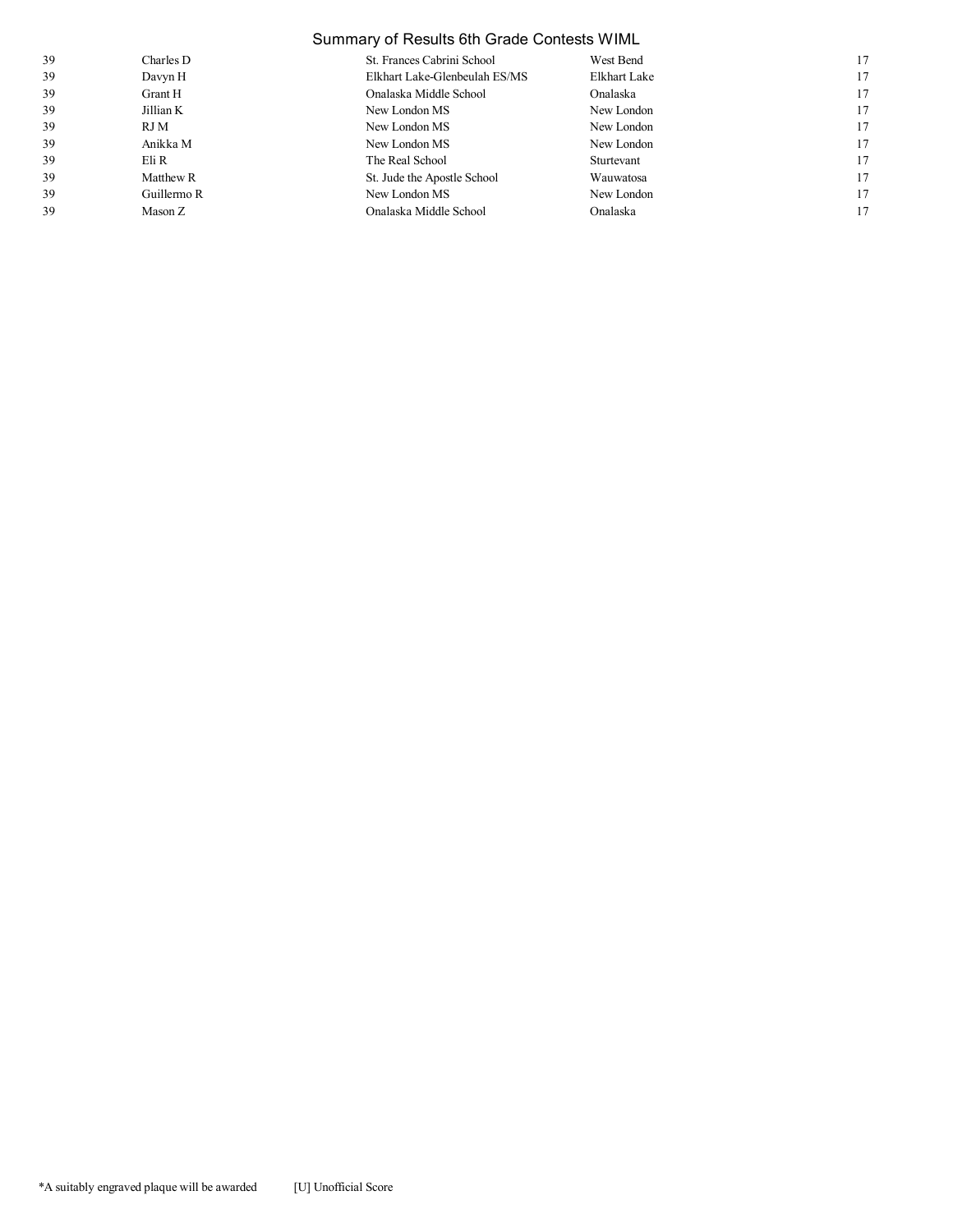# Summary of Results 6th Grade Contests WIML Regional Standings

## **Brown, Clark, Fond Du Lac, La Crosse, Lincoln, Oconto, Portage, Sheboygan, Waupaca**

Top Schools in Region

| Rank     | School                        | Town         | Team Score |
|----------|-------------------------------|--------------|------------|
| $*1$     | New London MS                 | New London   | 99         |
| $\gamma$ | Onalaska Middle School        | Onalaska     | 86         |
|          | Elkhart Lake-Glenbeulah ES/MS | Elkhart Lake | 80         |
|          | Urban Middle School           | Sheboygan    | 76         |

Top Students in Region

| Rank | Student     | School                 | Town       | Score                |
|------|-------------|------------------------|------------|----------------------|
|      | Lauren K    | New London MS          | New London | 21<br>$\overline{a}$ |
|      | Dominic R   | New London MS          | New London | 21<br>∠ ⊥            |
|      | Josephine D | Onalaska Middle School | Onalaska   | 20                   |
|      | Nathan E    | New London MS          | New London | 20                   |

## **Milwaukee, Racine, Walworth, Washington, Waukesha**

## Top Schools in Region

| Rank | School                     | Town       | <b>Team Score</b> |
|------|----------------------------|------------|-------------------|
|      | Pilgrim Park Middle School | Elm Grove  | 128               |
|      | Wisconsin Hills MS         | Brookfield | 123               |
|      | Lake Bluff ES              | Shorewood  | 103               |
|      | Atwater Elementary School  | Shorewood  | 99                |

## Top Students in Region

| Rank | Student     | School                     | Town              | Score   |
|------|-------------|----------------------------|-------------------|---------|
|      | Jeffrey $X$ | Pilgrim Park Middle School | Elm Grove         | 32      |
|      | Amber L     | Pilgrim Park Middle School | Elm Grove         | 29      |
|      | Pranshu A   | Wisconsin Hills MS         | Brookfield        | 27<br>∠ |
|      | Lanting S   | Wisconsin Hills MS         | <b>Brookfield</b> | 27<br>∠ |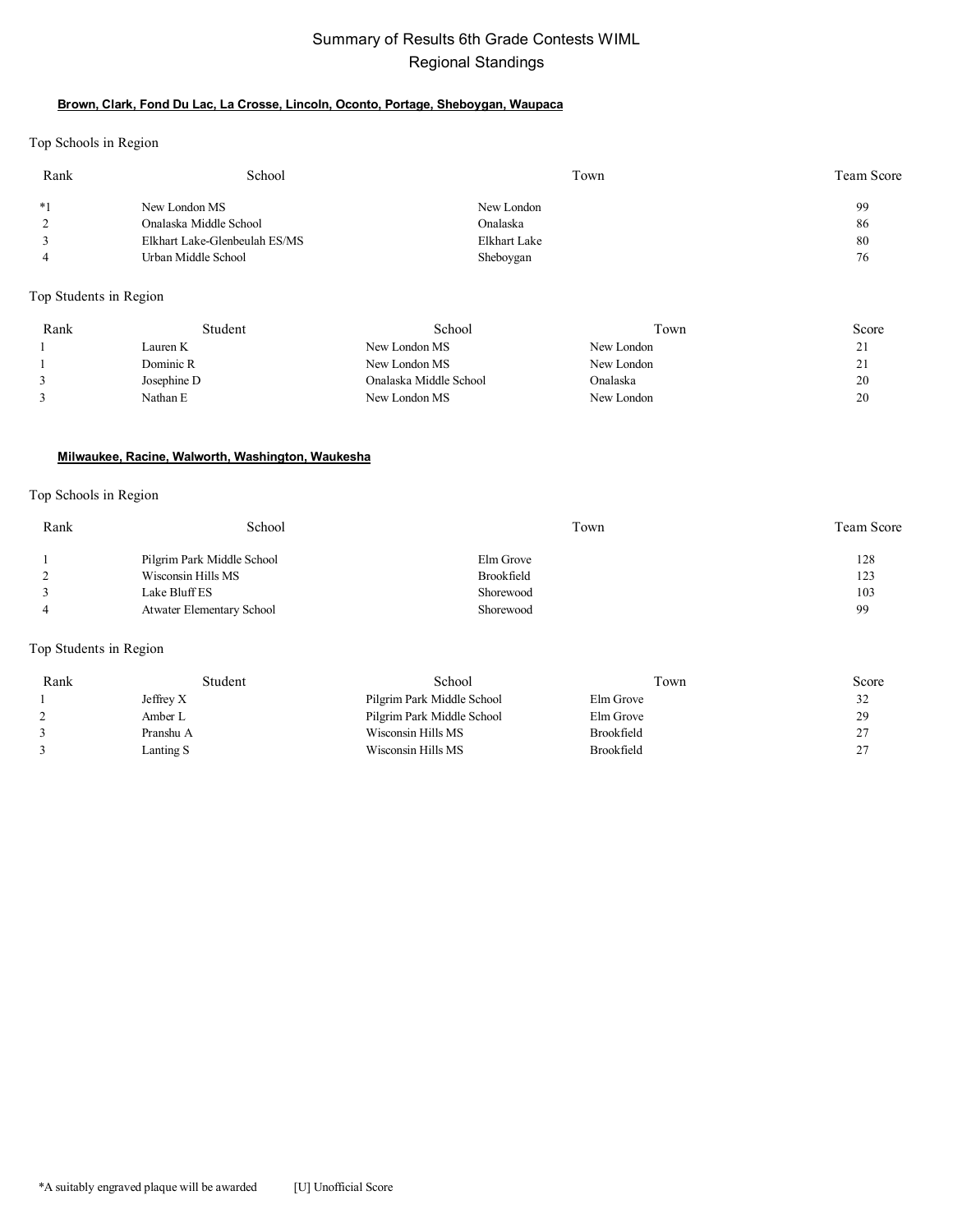## Summary of Results 7th Grade Contests WIML

# Top 12 Schools in League--7th Grade (18 Schools)

| Rank    | School                        | Town                 | <b>Team Score</b> |
|---------|-------------------------------|----------------------|-------------------|
| *1      | Wisconsin Hills MS            | Brookfield           | 120               |
| $*_{2}$ | Pilgrim Park Middle School    | Elm Grove            | 111               |
|         | Templeton Middle School       | <b>Sussex</b>        | 108               |
| 4       | De Pere Middle School         | De Pere              | 105               |
|         | <b>CELA</b>                   | Pewaukee             | 102               |
| 6       | Onalaska Middle School        | Onalaska             | 97                |
| 6       | P.J. Jacobs JHS               | <b>Stevens Point</b> | 97                |
| 8       | Elkhart Lake-Glenbeulah ES/MS | Elkhart Lake         | 89                |
|         | St. Jude the Apostle School   | Wauwatosa            | 86                |
| 10      | St. Frances Cabrini School    | West Bend            | 82                |
| 10      | Washington Middle School      | Oconto Falls         | 82                |
| 12      | The Real School               | Sturtevant           | 76                |

# Top 37 Students in League--7th Grade

| Rank    | Student                | School                        | Town                 | Score |
|---------|------------------------|-------------------------------|----------------------|-------|
| $*1$    | Nicholas R             | Wisconsin Hills MS            | Brookfield           | 26    |
| $*_{2}$ | Bennett H              | <b>CELA</b>                   | Pewaukee             | 25    |
| 3       | Kollin B               | Templeton Middle School       | <b>Sussex</b>        | 24    |
| 3       | Josh C                 | Pilgrim Park Middle School    | Elm Grove            | 24    |
| 3       | Kay K                  | Wisconsin Hills MS            | Brookfield           | 24    |
| 3       | Anthony R              | P.J. Jacobs JHS               | <b>Stevens Point</b> | 24    |
| 3       | Arjun R                | Wisconsin Hills MS            | Brookfield           | 24    |
| 3       | Patrick W              | Templeton Middle School       | <b>Sussex</b>        | 24    |
| 3       | Samuel W               | St. Frances Cabrini School    | West Bend            | 24    |
| 10      | Eric H                 | Wisconsin Hills MS            | Brookfield           | 23    |
| 10      | Abnijay K              | Wisconsin Hills MS            | Brookfield           | 23    |
| 10      | Ellias L               | De Pere Middle School         | De Pere              | 23    |
| 10      | Elise M                | Pilgrim Park Middle School    | Elm Grove            | 23    |
| 14      | Everett K              | <b>CELA</b>                   | Pewaukee             | 22    |
| 14      | Matthew L              | Pilgrim Park Middle School    | Elm Grove            | 22    |
| 14      | Will M                 | P.J. Jacobs JHS               | <b>Stevens Point</b> | 22    |
| 17      | David C                | De Pere Middle School         | De Pere              | 21    |
| 17      | Liam F                 | De Pere Middle School         | De Pere              | 21    |
| 17      | Kade K                 | Templeton Middle School       | <b>Sussex</b>        | 21    |
| 17      | Avinash M              | Pilgrim Park Middle School    | Elm Grove            | 21    |
| 17      | Nelson R               | Pilgrim Park Middle School    | Elm Grove            | 21    |
| 17      | Anders S               | Elkhart Lake-Glenbeulah ES/MS | <b>Elkhart Lake</b>  | 21    |
| 17      | Lily S                 | Pilgrim Park Middle School    | Elm Grove            | 21    |
| 24      | Ariana Binty Tarique A | De Pere Middle School         | De Pere              | 20    |
| 24      | Camilla E              | Onalaska Middle School        | Onalaska             | 20    |
| 24      | Tyson F                | De Pere Middle School         | De Pere              | 20    |
| 24      | Elliott L              | Onalaska Middle School        | Onalaska             | 20    |
| 24      | Connor T               | Templeton Middle School       | <b>Sussex</b>        | 20    |
| 29      | Katelyn B              | Onalaska Middle School        | Onalaska             | 19    |
| 29      | Randall B              | <b>CELA</b>                   | Pewaukee             | 19    |
| 29      | McKenna B              | Onalaska Middle School        | Onalaska             | 19    |
| 29      | Landon D               | Washington Middle School      | Oconto Falls         | 19    |
| 29      | Paige G                | Elkhart Lake-Glenbeulah ES/MS | Elkhart Lake         | 19    |
| 29      | Sam G                  | Elkhart Lake-Glenbeulah ES/MS | Elkhart Lake         | 19    |
| 29      | Romanya M              | Templeton Middle School       | <b>Sussex</b>        | 19    |
| 29      | Seamus M               | St. Jude the Apostle School   | Wauwatosa            | 19    |
| 29      | Angie X                | Onalaska Middle School        | Onalaska             | 19    |
|         |                        |                               |                      |       |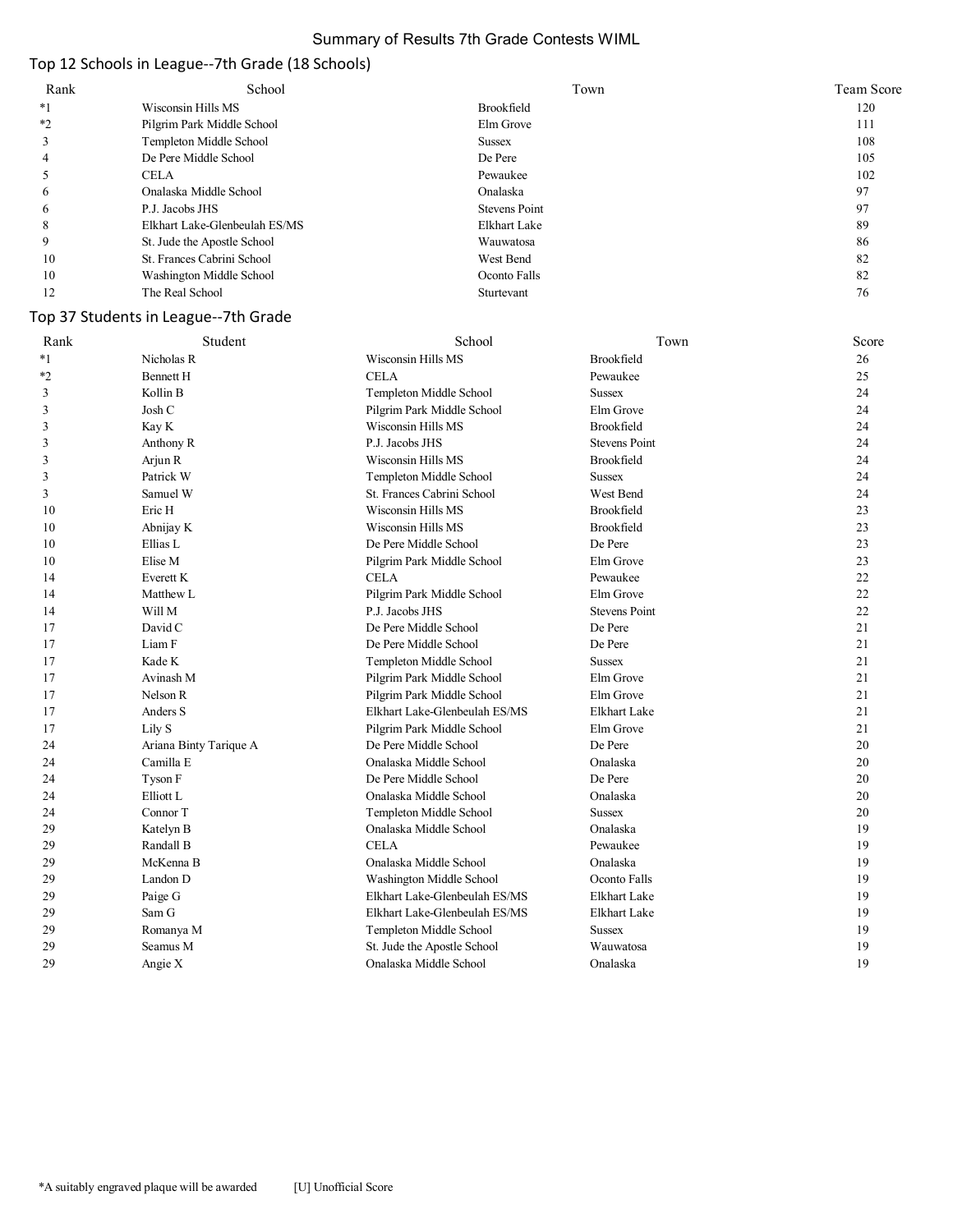# Summary of Results 7th Grade Contests WIML Regional Standings

## **Brown, Clark, Fond Du Lac, La Crosse, Lincoln, Oconto, Portage, Sheboygan, Waupaca**

Top Schools in Region

| Rank | School                        | Town                 | Team Score     |
|------|-------------------------------|----------------------|----------------|
| $*1$ | De Pere Middle School         | De Pere              | 105            |
|      | Onalaska Middle School        | Onalaska             | Q <sub>7</sub> |
|      | P.J. Jacobs JHS               | <b>Stevens Point</b> | Q7             |
|      | Elkhart Lake-Glenbeulah ES/MS | Elkhart Lake         | 89             |

## Top Students in Region

| Rank           | Student   | School                        | Town          | Score    |
|----------------|-----------|-------------------------------|---------------|----------|
|                | Anthony R | P.J. Jacobs JHS               | Stevens Point | 24       |
|                | Ellias L  | De Pere Middle School         | De Pere       | 23       |
|                | Will M    | P.J. Jacobs JHS               | Stevens Point | າາ<br>∠∠ |
| $\overline{4}$ | David C   | De Pere Middle School         | De Pere       | 21       |
| $\overline{4}$ | Liam F    | De Pere Middle School         | De Pere       | 21       |
| $\overline{4}$ | Anders S  | Elkhart Lake-Glenbeulah ES/MS | Elkhart Lake  | 21       |

## **Milwaukee, Racine, Walworth, Washington, Waukesha**

#### Top Schools in Region

| Rank | School                     | Town          | Team Score |
|------|----------------------------|---------------|------------|
|      | Wisconsin Hills MS         | Brookfield    | 120        |
|      | Pilgrim Park Middle School | Elm Grove     | 111        |
|      | Templeton Middle School    | <b>Sussex</b> | 108        |
|      | CELA                       | Pewaukee      | 102        |

## Top Students in Region

| Rank | Student    | School                     | Town          | Score |
|------|------------|----------------------------|---------------|-------|
|      | Nicholas R | Wisconsin Hills MS         | Brookfield    | 26    |
|      | Bennett H  | <b>CELA</b>                | Pewaukee      | 25    |
|      | Kollin B   | Templeton Middle School    | <b>Sussex</b> | 24    |
|      | Josh C     | Pilgrim Park Middle School | Elm Grove     | 24    |
|      | Kay K      | Wisconsin Hills MS         | Brookfield    | 24    |
|      | Arjun R    | Wisconsin Hills MS         | Brookfield    | 24    |
|      | Patrick W  | Templeton Middle School    | <b>Sussex</b> | 24    |
|      | Samuel W   | St. Frances Cabrini School | West Bend     | 24    |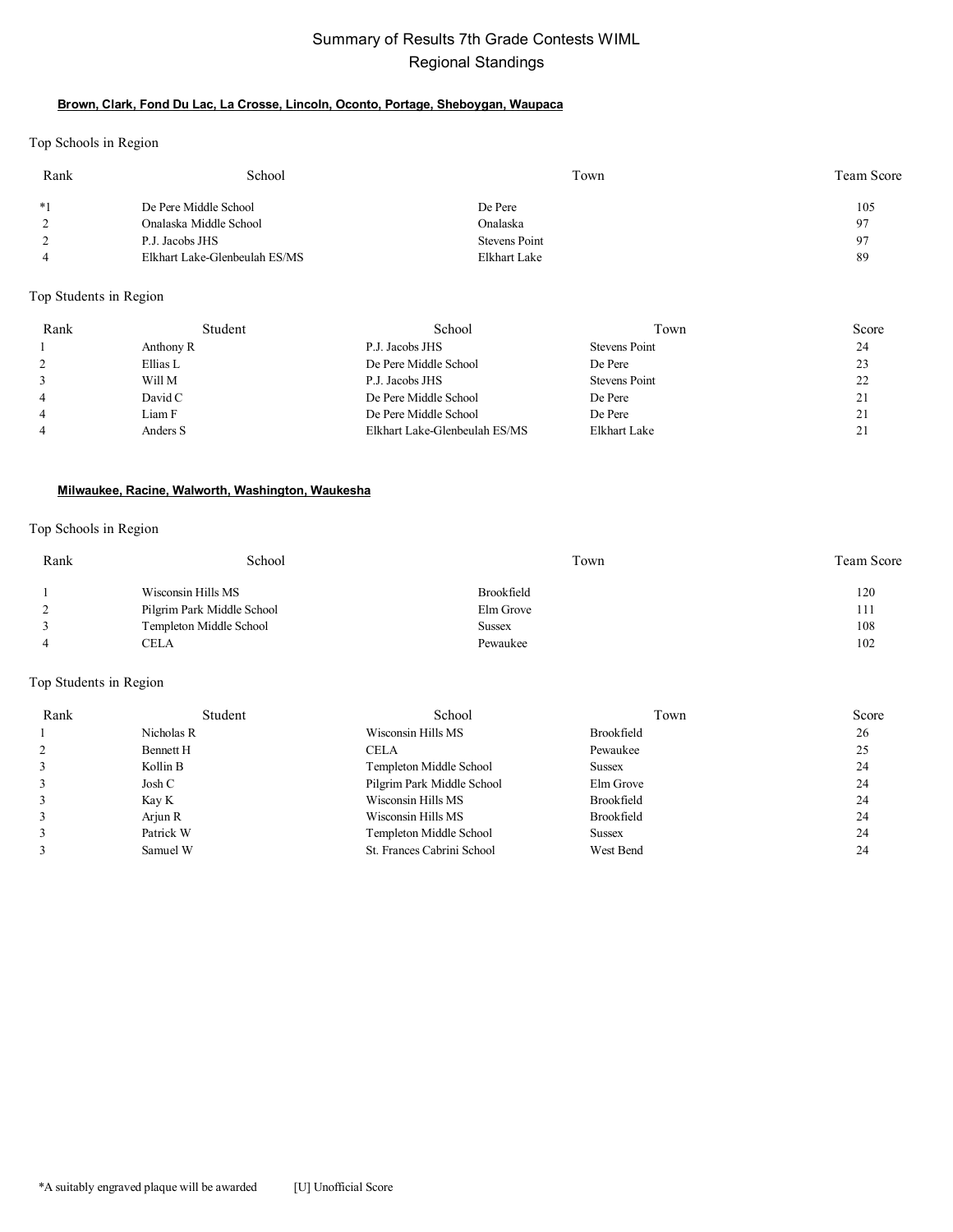## Summary of Results 8th Grade Contests WIML

# Top 14 Schools in League--8th Grade (19 Schools)

| Rank    | School                        | Town                 | Team Score |
|---------|-------------------------------|----------------------|------------|
| $*1$    | Pilgrim Park Middle School    | Elm Grove            | 147        |
| $*_{1}$ | Wisconsin Hills MS            | Brookfield           | 147        |
| 3       | Onalaska Middle School        | Onalaska             | 127        |
| 4       | Templeton Middle School       | Sussex               | 121        |
|         | P.J. Jacobs JHS               | <b>Stevens Point</b> | 119        |
| O       | St. Jude the Apostle School   | Wauwatosa            | 114        |
|         | <b>CELA</b>                   | Pewaukee             | 112        |
|         | De Pere Middle School         | De Pere              | 112        |
| 9       | Tomahawk Elementary School    | Tomahawk             | 111        |
| 10      | Washington Middle School      | Oconto Falls         | 109        |
| 11      | The Real School               | Sturtevant           | 102        |
| 12      | St. Frances Cabrini School    | West Bend            | 97         |
| 13      | Lake Geneva MS                | Lake Geneva          | 93         |
| 14      | Elkhart Lake-Glenbeulah ES/MS | <b>Elkhart Lake</b>  | 85         |

# Top 30 Students in League--8th Grade

| Rank | Student     | School                      | Town                 | Score |
|------|-------------|-----------------------------|----------------------|-------|
| $*1$ | Jimmy C     | Pilgrim Park Middle School  | Elm Grove            | 33    |
| $*2$ | Jatin G     | Wisconsin Hills MS          | Brookfield           | 32    |
| 3    | Owen N      | De Pere Middle School       | De Pere              | 31    |
| 3    | Isaiah O    | <b>CELA</b>                 | Pewaukee             | 31    |
| 5    | Liam S      | Pilgrim Park Middle School  | Elm Grove            | 30    |
| 6    | Krishna A   | Onalaska Middle School      | Onalaska             | 29    |
| 6    | Zayan H     | Templeton Middle School     | <b>Sussex</b>        | 29    |
| 6    | Nish K      | Wisconsin Hills MS          | Brookfield           | 29    |
| 6    | Shreya P    | Wisconsin Hills MS          | Brookfield           | 29    |
| 6    | Bijal S     | Wisconsin Hills MS          | <b>Brookfield</b>    | 29    |
| 11   | Cole A      | Pilgrim Park Middle School  | Elm Grove            | 28    |
| 11   | Annie H     | St. Jude the Apostle School | Wauwatosa            | 28    |
| 11   | Aiden L     | Wisconsin Hills MS          | Brookfield           | 28    |
| 11   | Benjamin L  | Wisconsin Hills MS          | Brookfield           | 28    |
| 11   | Michael S   | Tomahawk Elementary School  | Tomahawk             | 28    |
| 11   | Asahi T     | Wisconsin Hills MS          | Brookfield           | 28    |
| 11   | Heidi Y     | Pilgrim Park Middle School  | Elm Grove            | 28    |
| 11   | Jake Z      | Pilgrim Park Middle School  | Elm Grove            | 28    |
| 19   | Jacob L     | P.J. Jacobs JHS             | <b>Stevens Point</b> | 27    |
| 20   | Lauren H    | Templeton Middle School     | <b>Sussex</b>        | 26    |
| 20   | Zachary L   | Onalaska Middle School      | Onalaska             | 26    |
| 20   | Jack M      | <b>CELA</b>                 | Pewaukee             | 26    |
| 23   | Teo D       | P.J. Jacobs JHS             | <b>Stevens Point</b> | 25    |
| 23   | Elizabeth M | Onalaska Middle School      | Onalaska             | 25    |
| 23   | Ansh P      | De Pere Middle School       | De Pere              | 25    |
| 26   | Elijah F    | Onalaska Middle School      | Onalaska             | 24    |
| 26   | Natalie R   | Washington Middle School    | Oconto Falls         | 24    |
| 26   | Marianne R  | St. Frances Cabrini School  | West Bend            | 24    |
| 26   | Isabelle S  | P.J. Jacobs JHS             | <b>Stevens Point</b> | 24    |
| 26   | Basil T     | St. Jude the Apostle School | Wauwatosa            | 24    |
|      |             |                             |                      |       |